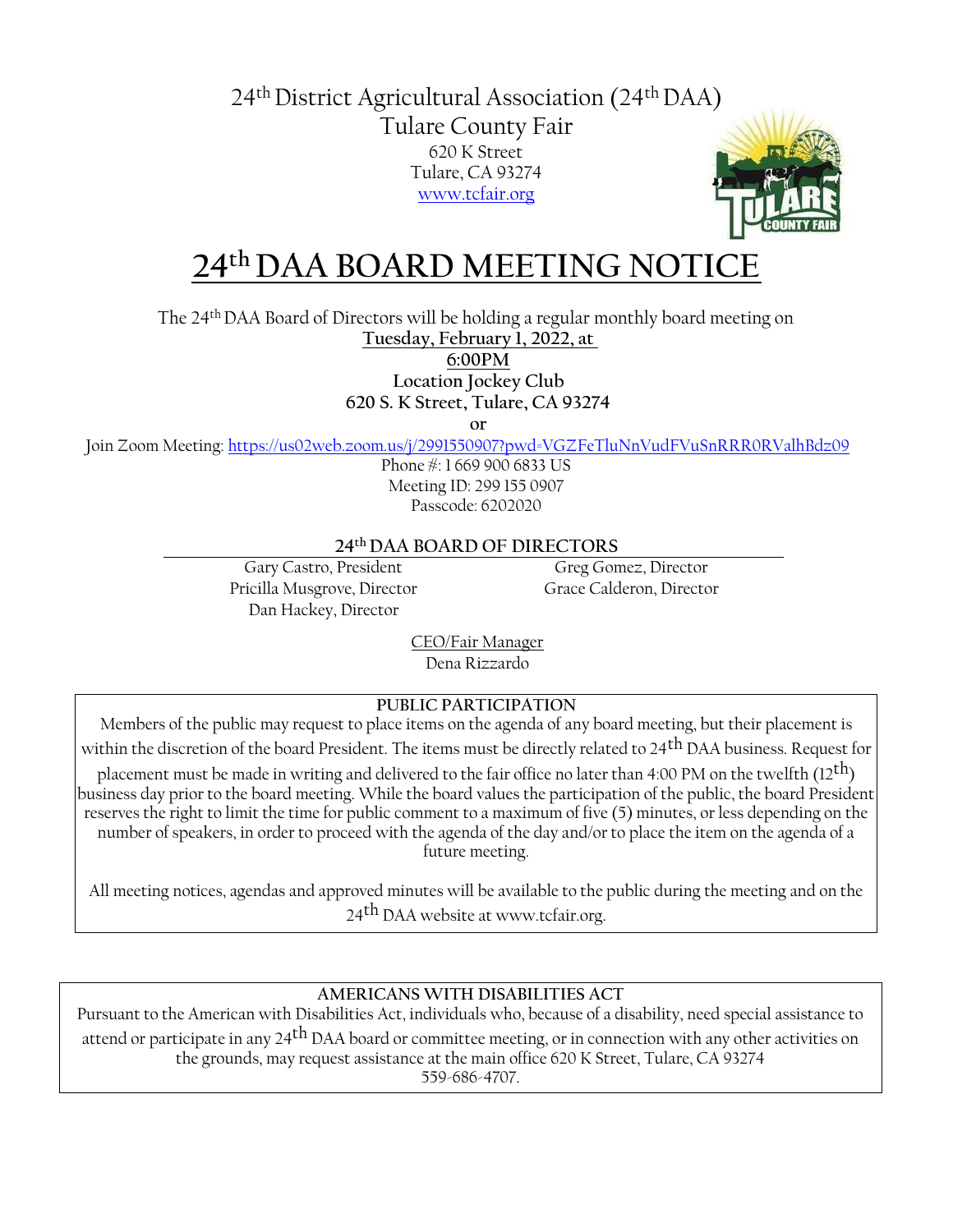## 24th District Agricultural Association (24th DAA) Tulare County Fair Tulare County Fairgrounds Main Office Building 620 K Street, Tulare, CA 93274

### **MEETING NOTICE**

The 24th DAA Board of Directors will be holding a regular monthly meeting on the third Tuesday of each month in the Main Office, on the grounds of the 24th DAA, unless otherwise posted.

# **24th DAA BOARD MEETING AGENDA**

**Tuesday, February 1, 2022, at 6:00PM Location Jockey Club 620 S. K Street, Tulare, CA 93274**

**or**

Join Zoom Meeting[: https://us02web.zoom.us/j/2991550907?pwd=VGZFeTluNnVudFVuSnRRR0RValhBdz09](https://us02web.zoom.us/j/2991550907?pwd=VGZFeTluNnVudFVuSnRRR0RValhBdz09)

Phone #: 1 669 900 6833 US Meeting ID: 299 155 0907 Passcode: 6202020

**1. CALL TO ORDER:** President Castro

All matters noticed on this agenda may be considered for action. Items listed on this agenda may be considered in any order, at the direction of the chairperson. Any item not so noticed will not be considered or discussed. This agenda, and all notices required by the California Bagley-Keene Open Meeting Act, are available on the internet at: [www.tcfair.org.](http://www.tcfair.org/)

- **2. ROLL CALL OF DIRECTORS:**
- **3. DECLARATION OF QUORUM (minimum of five directors must bepresent):**
- **4. INTRODUCTION OF GUESTS AND STAFF:**
- **5. PUBLIC COMMENT (for items not listed on the agenda):**

Speakers are allotted five (5) minutes. Speaker's time may be modified based on the number of public speakers. No speaker may cede their time to another speaker. Public comments on agenda items will be accepted during the meeting as items are addressed. Public comment on issues NOT on the current Agenda is allowed. However, no debate by the Board shall be permitted on such public comments and no action will be taken on such public comment items at this time, as law requires formal public notice prior to any action on a docket item.

- **6. CLOSED SESSION:** The Board authorized to meet in Closed Session for the purpose ofconsidering:
	- a. Pending Litigation-Personnel (Gov. Code § 11126 (e)(1))
	- b. Pending Litigation-Foundation (Gov. Code § 11126 (e)(1))
	- c. CEO Annual Evaluation- Personnel (Gov. Code § 11126 (e)(1))
- **7. RECONVENE INTO OPEN SESSION**: Report any action taken in closed session.
- **8. CONSENT CALENDAR (Discussion/Action by Board):**

The items on the Consent Calendar will be enacted in accordance with recommended action under one motion unless trailed from the Consent Calendar by the Board. Any member wishing to trail an item from the Consent Calendar should notify the CEO prior to the meeting. Trailed items will be considered after the motion to approve the Consent Calendar.

- a. Minutes from the November 16, 2021 (December 2021 & January 2022 Meetings Cancelled due to lack of Quorum)
- b. Contracts for November 2021
- c. Cash Disbursements for November 2021